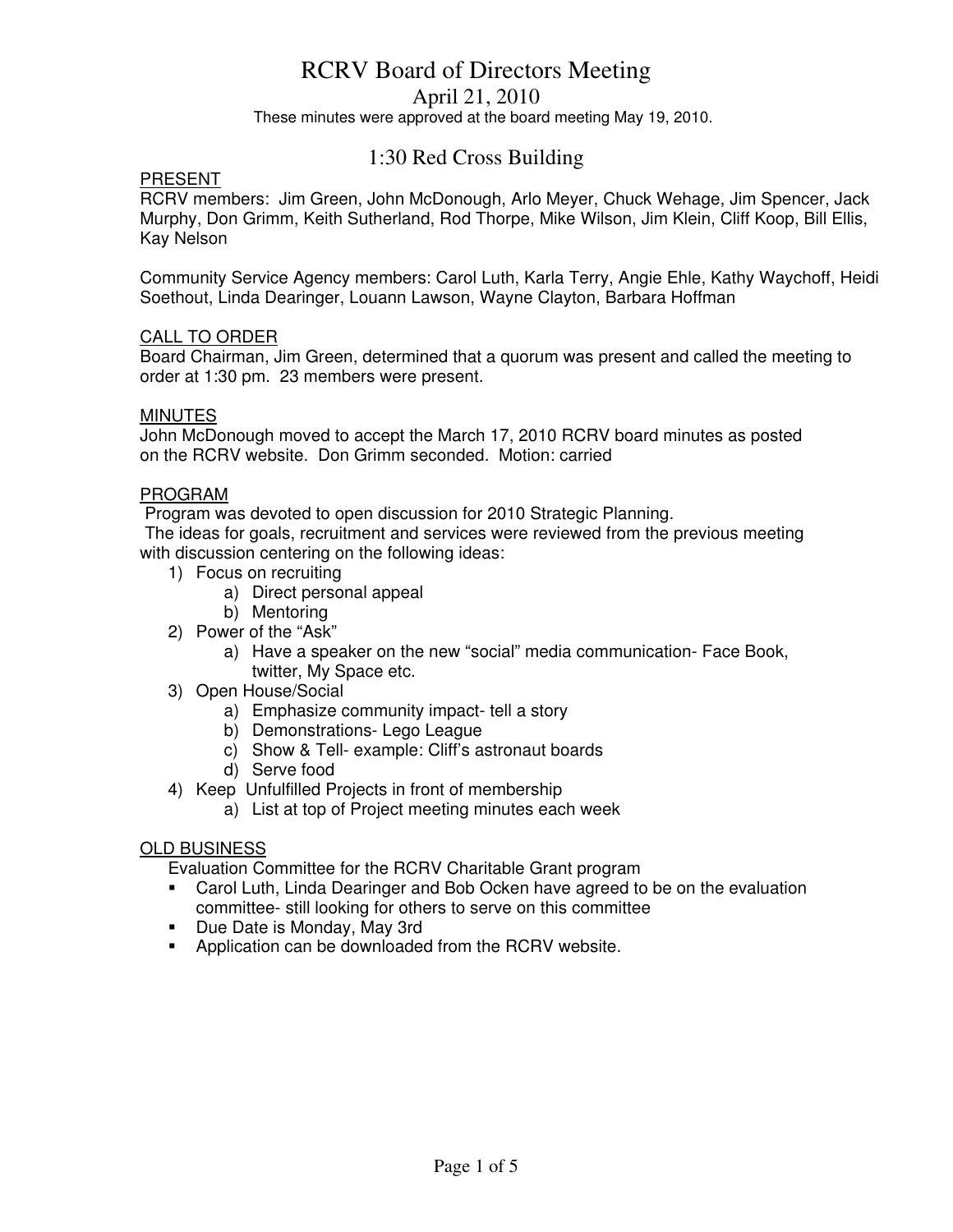April 21, 2010

These minutes were approved at the board meeting May 19, 2010.

#### NEW BUSINESS

 In remembrance of those active RCRV members who died in 2010, Barbara Hoffman made the following motion. "That one of the RCRV charitable grants be named in their honor: The Jack Hotchkiss Rockwell Collins Retiree Charitable grant and

 The Les Haerther Rockwell Collins Retiree Charitable grant" Mike Wilson seconded. The majority voted in favour and a grant will be named in each of their memories.

 Barbara Hoffman made the following motion. That the Executive Committee of the Rockwell Collins Retiree Volunteers board of directors select annually the theme of the RCRV Charitable grant and, if desired, to name a grant/grants in memory of a deceased member/members. John McDonough seconded. The majority voted in favour and the recommendation was adopted.

#### PARTNER AGENCY REPORTS

- 1. **Linda Dearinger- Heritage Agency on Aging**
- **Hunger and Aging: A conversation for Iowans**

 A Nutrition Forum on May 21- Location: Learning Center at Kirkwood. Every night almost 1 in 20 older Iowans go to bed hungry. Join us for a community conversation that will shed light on this real problem and start identifying strategies to address this critical issue for seniors in our community.

# 2. **Carol Luth- Vision in Motion, Spanda, Inc.**

Spanda is involved in a number of activities this spring and summer. Here are some of the highlights:

**Cedar Rapids Talent Fest:** Future audition dates include May 8, 15, 23, and June 12. There are two call-back dates during the Freedom Festival with the Finale on August  $8<sup>th</sup>$ at Theatre Cedar Rapids. Proceeds from this event benefit Cedar Rapids Vision In Motion. To date we have had 36 auditions. If you would like to help judge, we are in need of volunteer support. Please contact Carol at 364-2311 or at carol.luth@gmail.com.

**Ely Community Garage Sale:** On May 1<sup>st</sup> from 8 AM-3 PM, Spanda will be hosting a garage sale at 1925 Parkland Drive in Ely. All proceeds benefit the Kipkaren, Kenya clinic. Come and find a treasure.

**RAGBRAI-"You Wanna Piece of Me":** For any RAGBRAI participants, stop by our Spanda booth and have a piece of Kathy's pie and ice cream. Be a part of the "missing puzzle piece" expedition.

**"KenYa See My Future in Your Eyes"** Dental Banquet: We will be hosting a dinner, silent/live auction at the Crowne Plaza on September  $18<sup>th</sup>$  with an after-party at Zins. All proceeds benefit the dental program at the Kipkaren clinic.

**"Community Scavenger Hunt":** Join Spanda and KCCK's Jazz Under the Star event on August 26<sup>th</sup> at Noelridge Park. Take part of exploring Cedar Rapid's unique history by participating in a community wide scavenger hunt.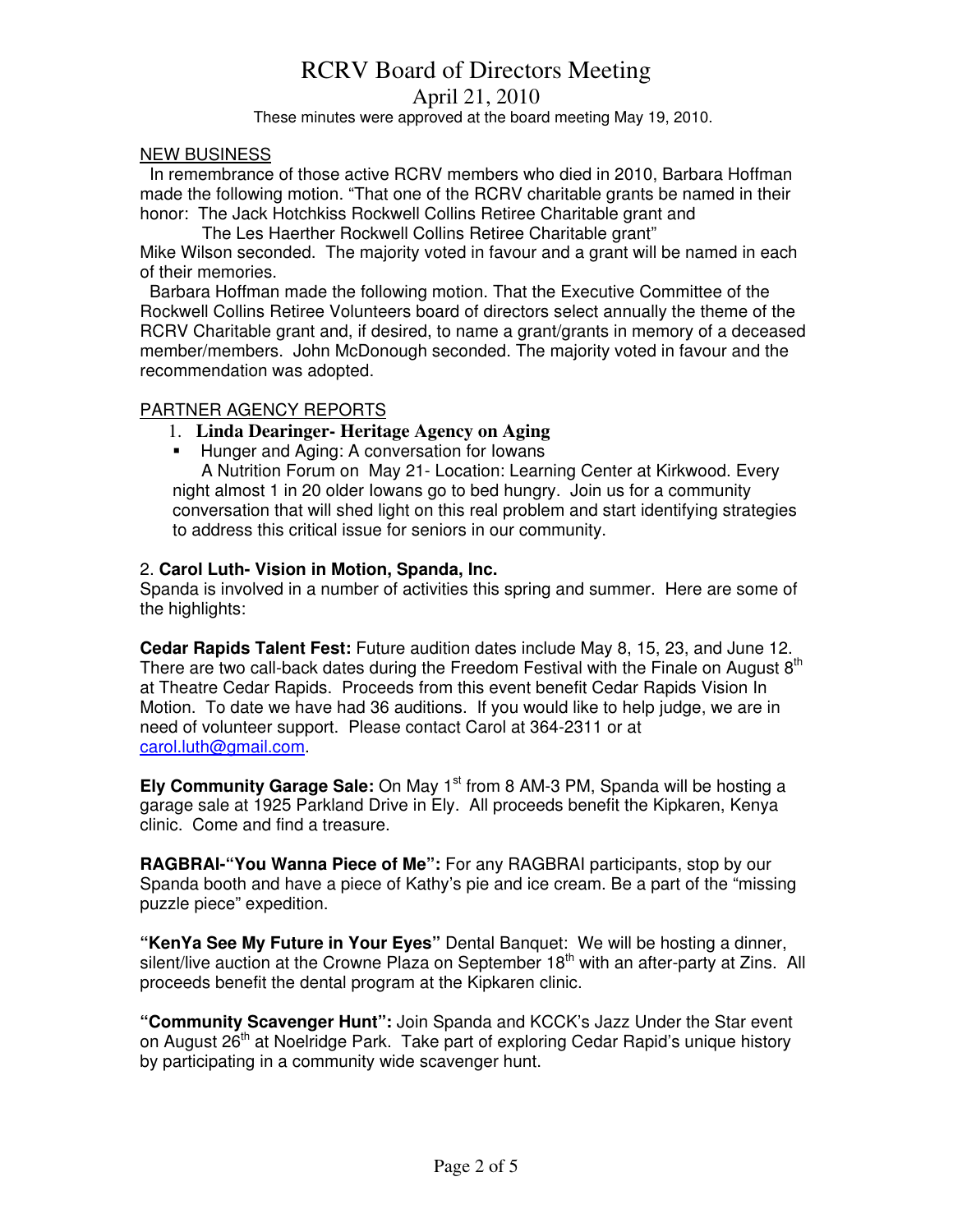April 21, 2010

These minutes were approved at the board meeting May 19, 2010.

We also will be participating at the Marion Arts Festival, the Pigman Triathlon (yes we have a team), the Relay for Life event, the autism walk, the Senior and Disability Fair, and the March of Dimes walk.

# **3. Wayne Clayton- Options of Linn County**

 Options primary RCRV activity has centered around giving tours for Kirkwood students studying for careers in this field. The tours feature demonstrations of assistive devises created by RCRV members.

# **4. Angie Ehle- WRAP**

WRAP is gearing up for ramp builds.

# **5. Kathy Waychoff- College Community School District**

Kathy presented four possible project areas for RCRV involvement Prairie Crest Elementary

Susan Boatwright, ELP

They would like a kit for simple machines, pulleys, springs, etc.

# Prairie Ridge Elementary

Kristin Lucas, Level III Disabilities class

- A pouring machine that the students could pour as long as their hand is on the switch and when they release, the cup goes slowly upright again.
- A bat/racquet swinger from a switch.
- A labyrinth controlled by a switch for putting paint projects and rolling objects on.

# Prairie High School- Special Education Department

Stephanie Klein, Level III Disabilities Class

 We would like a stationary bike that would be attached to a radio so that when the kids rode the bike, they would have to pedal fast enough to power the radio.

#### Prairie High School – Business Professionals of America

Joan Cochrane, Business Teacher

 The students involved with Business Professionals of America travel to competitions and carry their own computer equipment. They need a lightweight cart that can travel with them. They found a cart online but it is just a little too big to fit in a suitcase. It doesn't have to be pretty – just functional. The website is www.salesmakercarts.com and the model they were looking at is PC Cart 294.

#### 6 **Karla Terry- Linn-Mar School District**

RCRV members were invited to the dress rehearsal of Fiddler on the Roof on April  $28^\mathrm{th}$ .

#### **7. Heidi Soethout- Sixth Judicial District**

Heidi had no report today.

#### **8. Louann Lawson- Marion School District**

Louann was welcomed to her first RCRV board meeting. Louann reported there are many changes happening in the Marion School district.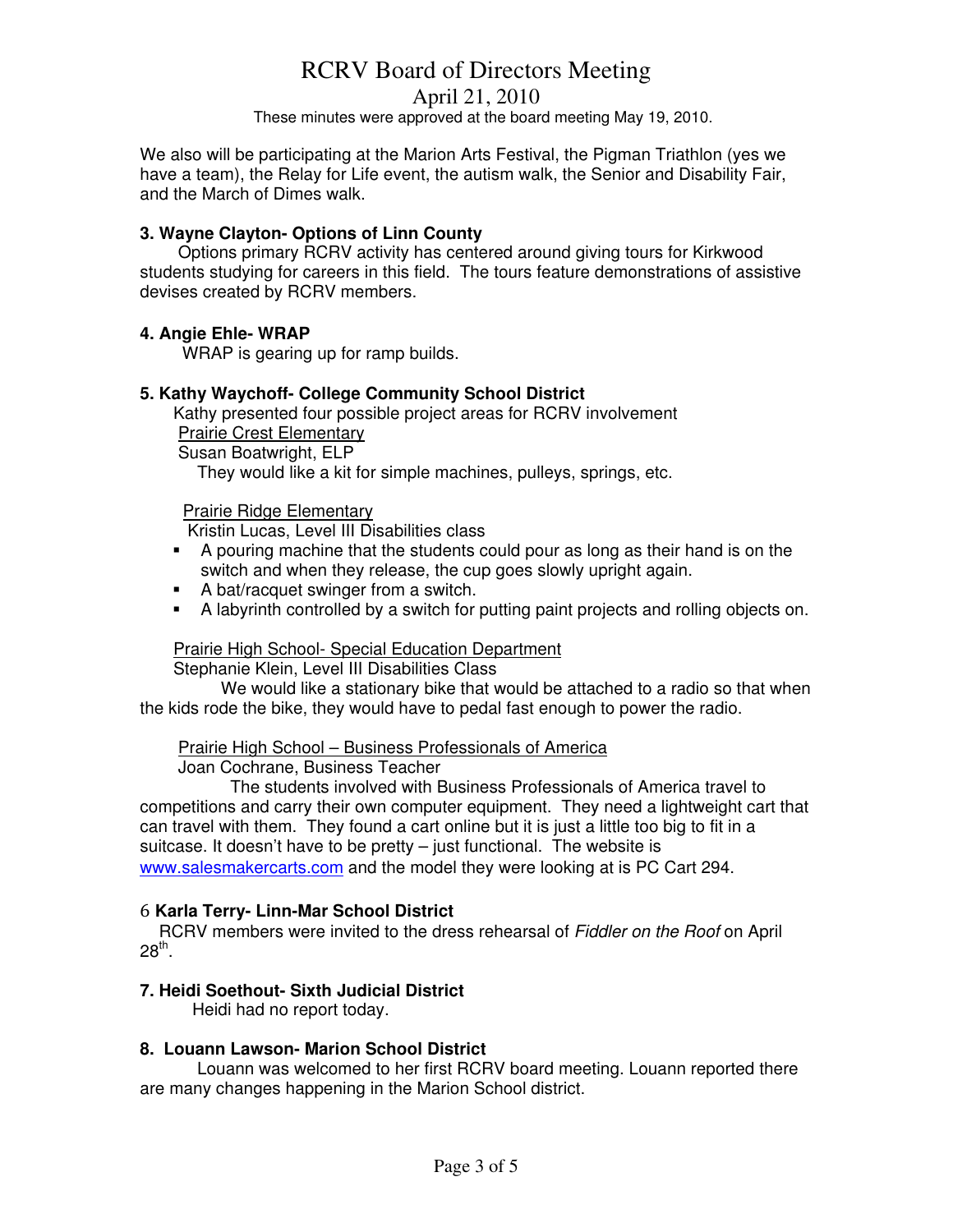April 21, 2010

These minutes were approved at the board meeting May 19, 2010.

# **9. Barbara Hoffman- RSVP**

 Barbara reported RSVP is still in transition awaiting a decision on RSVP's new sponsor.

ROCKWELL COLLINS REPORT- CINDY DIETZ

Cindy was not able to attend the meeting

#### RCRV COMMITTEE CHAIR REPORTS

# **Community Projects- John McDonough**

Several visitors this past month requested volunteers from us:

- Habitat for Humanity folks are looking for carpenters to get flood damages home ready for the influx of VISTA workers expected in June. Call Jill Behrens at 294- 1500 if interested
- \* Horizons, a family alliance, need 30 volunteers for their Meals on Wheels delivery program. Contact Marvy Collins at 213-4386 if interested.
- \* Linn County Fair officials are looking for volunteers for lots of various activities associated with the upcoming fair. See Dan Abel if you have an interest in helping with the fair activities @ 210-1503.
- \* Aging Services is looking for home safety inspectors, medical transportation folks and general home repair efforts that don't require a building permit. See Teresa Robison or Kim Hott of Aging Services if you have an interest.
- \* Honor flight planning activities continue. Approximately 270 WWII vets have already signed up for this one day event from CR to DC to CR.

We continue to support lots of nonprofits agencies in the area, namely EIOLC, 4 Oaks Bridge classes, SHIIP, Computer classes at Meth-Wick, mentoring at Pierce, Wright, Johnson, and Hiawatha Elementary schools, plus many other area agencies.

WRAP efforts have been kicked off for the new build season.

We have been doing income taxes for folks in the community. Ed Holstrom has done taxes for over 200 people.

Grant Application deadline is May 3, 2010 for this years grants. Application and evaluation criteria information is on our web site. Focus area this year is literacy. Any nonp0rofit agency that has literacy programs may apply. Each application must have an active RCRV member signature. Grants are available for up to \$10,000 in minimum increments of \$1,000.

If you can dream it, we can do it. http://www.rcrv.org